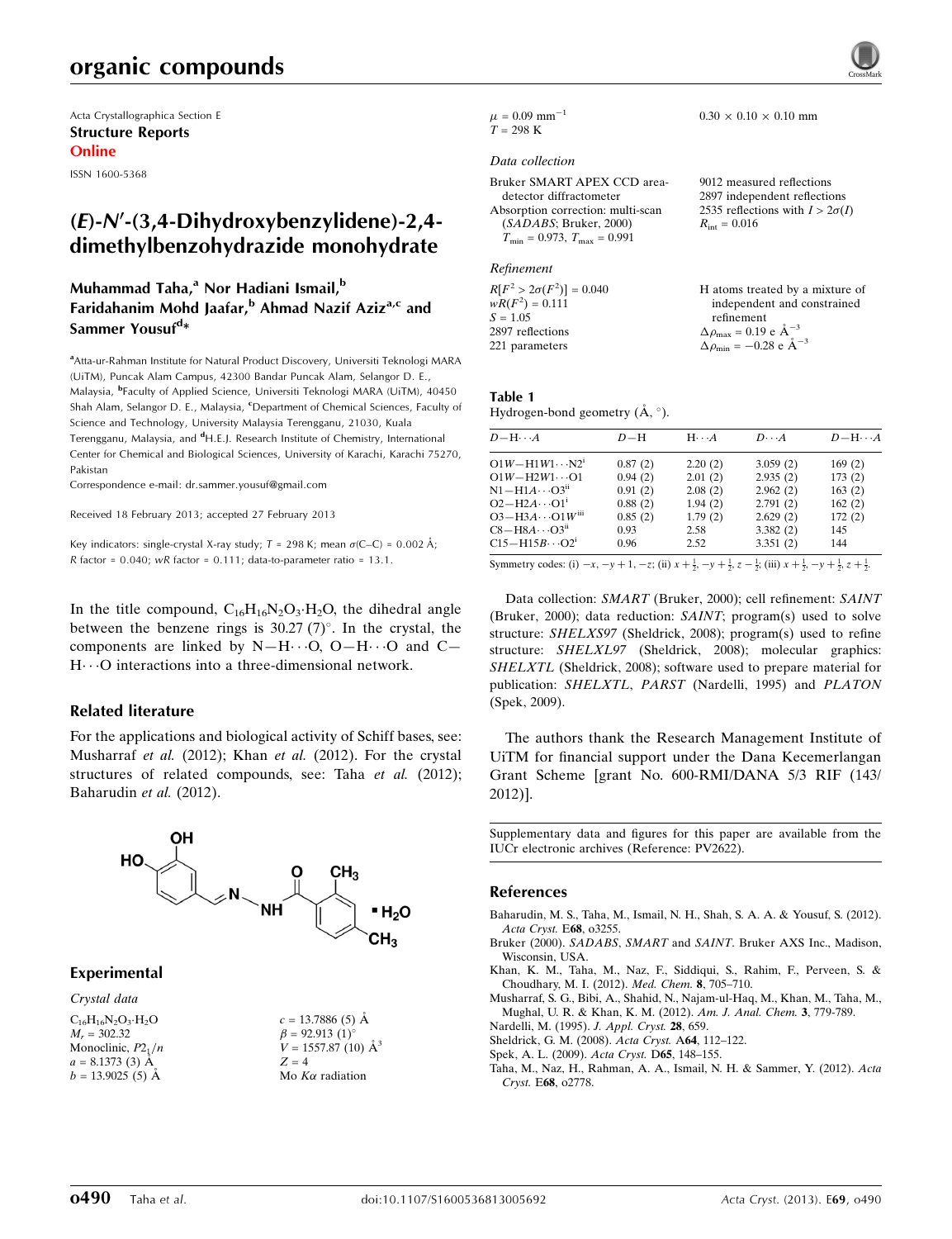# **supporting information**

*Acta Cryst.* (2013). E**69**, o490 [doi:10.1107/S1600536813005692]

# **(***E***)-***N***′-(3,4-Dihydroxybenzylidene)-2,4-dimethylbenzohydrazide monohydrate**

## **Muhammad Taha, Nor Hadiani Ismail, Faridahanim Mohd Jaafar, Ahmad Nazif Aziz and Sammer Yousuf**

### **S1. Comment**

Structurally diverse range of benzohydrazides have been extensively studied in order to explore the structural features that may be responsible for different biological activities (Musharraf *et al.*, 2012; Khan *et al.*, 2012). The title compound is yet another benzohydrazide monohydrate, obtained as a part of our ongoing research that has been studied by X-ray crystallographic method and reported in this article.

In the title compound (Fig. 1) dimethyl and dihydroxy substituted benzene rings (C1–C6 and C9–C14, respectively) are each planner with a dihedral angle 30.27 (7)° between their mean-planes. The azomethine double bond, N2= $C8$ (1.2729 (19) Å) adopts an *E* configuration. The bond lengths and angle are similar to the corresponding bond lengths and angles reported in structurally related benzohydrazide derivatives (Taha *et al.*, 2012; Baharudin *et al.*, 2012). The crystal structure is stabilized by N1—H1A···N2, O2—H2A···O1, C8—H8A···O3 and C15—H15B···O2 intermolecular interactions. The ineteractions further extend the structure to a three dimentional network *via* O1W—H2W1···O1, O1W —H1A···O3 and O3—H3A···O1W interactions involving the water of hydration (Table 2 and Fig. 2).

### **S2. Experimental**

The title compound was synthesized by reacting (0.328 g, 2 mmol) 2,4-dimethylbenzohydrazide and (0.276 g, 2 mmol) 3,4-dihydroxybenzaldehyde as starting meterial under the same conditions and solvents as described previously for the synthesis of benzohydrazides (Taha *et al.*, 2012). The title compound was recrystalized by dissolving in methanol to obtain colorless needles (0.499 g, 88% yield). All chemicals were purchased by Sigma Aldrich Germany.

### **S3. Refinement**

H atoms on methyl and benzene ring were positioned geometrically with  $C-H = 0.96$  and 0.93 Å, respectively and constrained to ride on their parent atoms with  $U_{iso}(H) = 1.2U_{eq}(benzene)$  or  $1.5U_{eq}(methyl)$ . The H atoms on oxygen and nitrogen were located in difference Fourier map and refined isotropically. A rotating group model was applied to the methyl groups.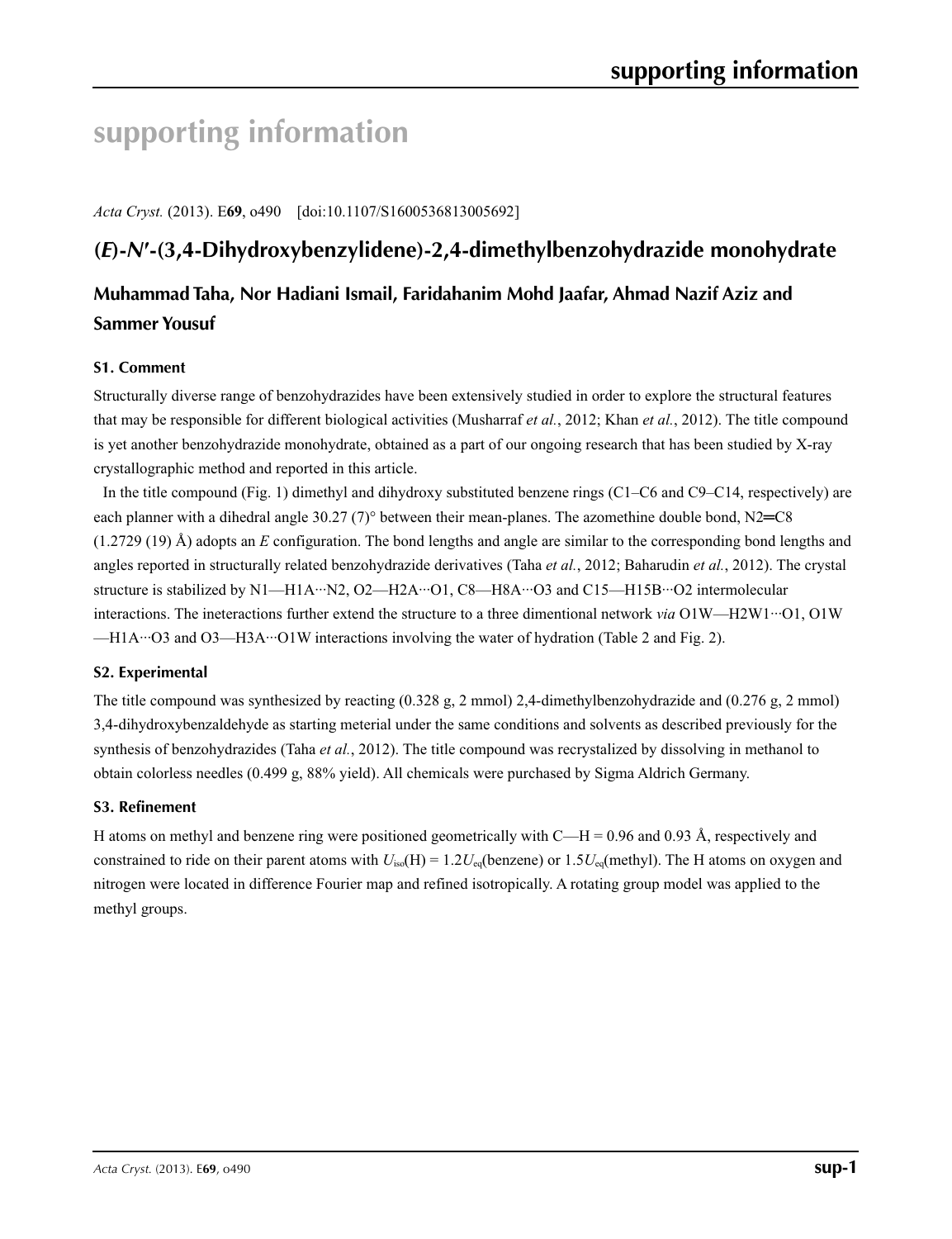

### **Figure 1**

The molecular structure of the title compound with displacement ellipsoids drawn at 30% probability level.



### **Figure 2**

The crystal packing of the title compound. Only hydrogen atoms involved in hydrogen bonding are shown.

### **(***E***)-***N***′-(3,4-Dihydroxybenzylidene)-2,4-dimethylbenzohydrazide monohydrate**

| Crystal data                      |                                        |
|-----------------------------------|----------------------------------------|
| $C_{16}H_{16}N_2O_3 \cdot H_2O$   | $F(000) = 640$                         |
| $M_r = 302.32$                    | $D_x = 1.289$ Mg m <sup>-3</sup>       |
| Monoclinic, $P2_1/n$              | Mo Ka radiation, $\lambda = 0.71073$ Å |
| Hall symbol: -P 2yn               | Cell parameters from 4856 reflections  |
| $a = 8.1373(3)$ Å                 | $\theta$ = 2.8–28.2°                   |
| $b = 13.9025(5)$ Å                | $\mu = 0.09$ mm <sup>-1</sup>          |
| $c = 13.7886(5)$ Å                | $T = 298 \text{ K}$                    |
| $\beta$ = 92.913 (1) <sup>o</sup> | Block, brown                           |
| $V = 1557.87(10)$ Å <sup>3</sup>  | $0.30 \times 0.10 \times 0.10$ mm      |
| $Z=4$                             |                                        |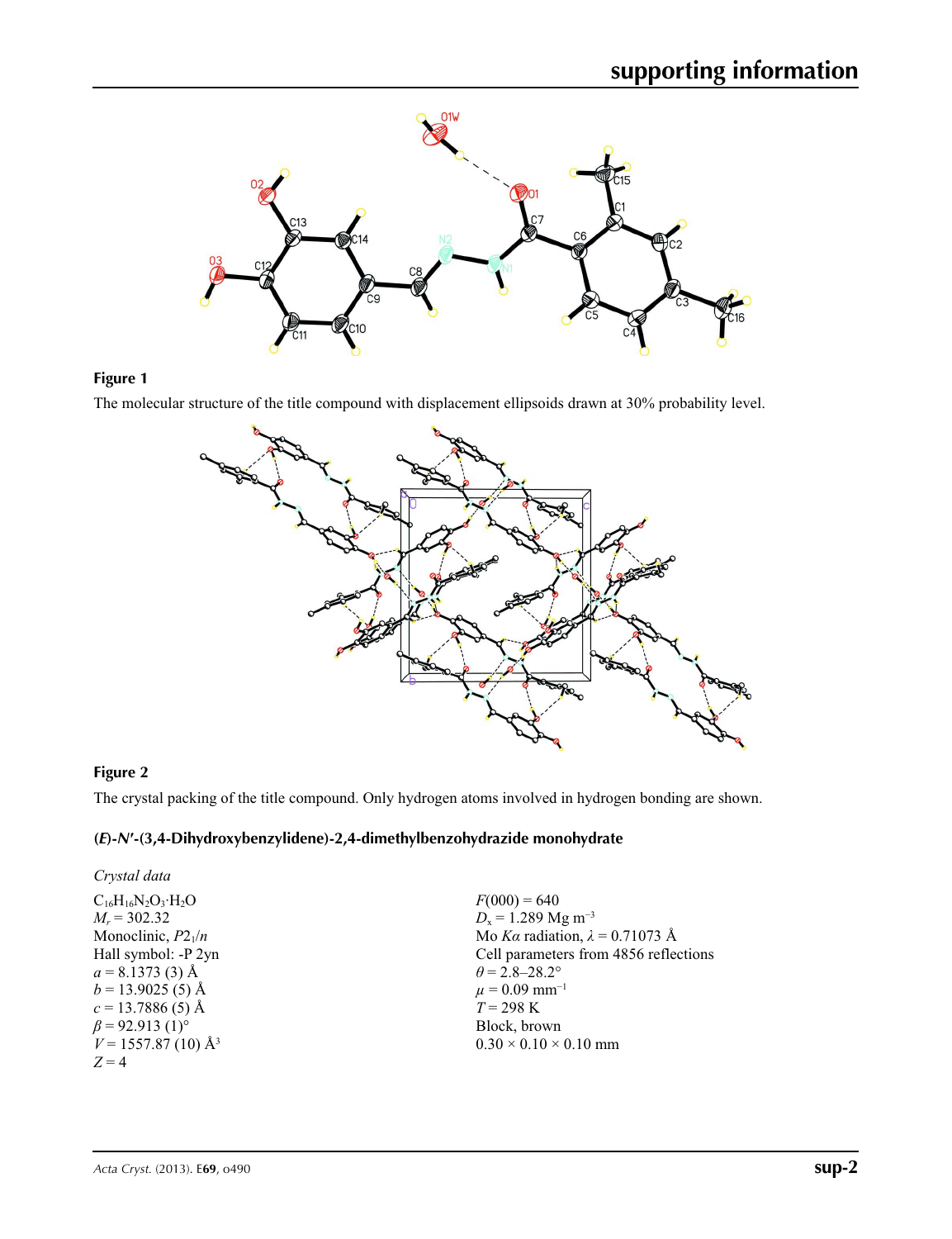*Data collection*

| Bruker SMART APEX CCD area-detector<br>diffractometer<br>Radiation source: fine-focus sealed tube<br>Graphite monochromator<br>$\omega$ scan<br>Absorption correction: multi-scan<br>(SADABS; Bruker, 2000)<br>$T_{\min}$ = 0.973, $T_{\max}$ = 0.991 | 9012 measured reflections<br>2897 independent reflections<br>2535 reflections with $I > 2\sigma(I)$<br>$R_{\text{int}} = 0.016$<br>$\theta_{\text{max}} = 25.5^{\circ}, \theta_{\text{min}} = 2.1^{\circ}$<br>$h = -9 \rightarrow 9$<br>$k = -16 \rightarrow 16$<br>$l = -16 \rightarrow 13$                                                                                                                                                   |
|-------------------------------------------------------------------------------------------------------------------------------------------------------------------------------------------------------------------------------------------------------|------------------------------------------------------------------------------------------------------------------------------------------------------------------------------------------------------------------------------------------------------------------------------------------------------------------------------------------------------------------------------------------------------------------------------------------------|
| Refinement                                                                                                                                                                                                                                            |                                                                                                                                                                                                                                                                                                                                                                                                                                                |
| Refinement on $F^2$<br>Least-squares matrix: full<br>$R[F^2 > 2\sigma(F^2)] = 0.040$<br>$wR(F^2) = 0.111$<br>$S = 1.05$<br>2897 reflections<br>221 parameters<br>0 restraints<br>Primary atom site location: structure-invariant<br>direct methods    | Secondary atom site location: difference Fourier<br>map<br>Hydrogen site location: inferred from<br>neighbouring sites<br>H atoms treated by a mixture of independent<br>and constrained refinement<br>$w = 1/[\sigma^2(F_0^2) + (0.0596P)^2 + 0.3352P]$<br>where $P = (F_0^2 + 2F_c^2)/3$<br>$(\Delta/\sigma)_{\text{max}}$ < 0.001<br>$\Delta\rho_{\text{max}} = 0.19$ e Å <sup>-3</sup><br>$\Delta\rho_{\rm min} = -0.28$ e Å <sup>-3</sup> |

### *Special details*

**Geometry**. All e.s.d.'s (except the e.s.d. in the dihedral angle between two l.s. planes) are estimated using the full covariance matrix. The cell e.s.d.'s are taken into account individually in the estimation of e.s.d.'s in distances, angles and torsion angles; correlations between e.s.d.'s in cell parameters are only used when they are defined by crystal symmetry. An approximate (isotropic) treatment of cell e.s.d.'s is used for estimating e.s.d.'s involving l.s. planes.

**Refinement**. Refinement of  $F^2$  against ALL reflections. The weighted *R*-factor  $wR$  and goodness of fit *S* are based on  $F^2$ , conventional *R*-factors *R* are based on *F*, with *F* set to zero for negative  $F^2$ . The threshold expression of  $F^2 > \sigma(F^2)$  is used only for calculating *R*-factors(gt) *etc*. and is not relevant to the choice of reflections for refinement. *R*-factors based on *F*<sup>2</sup> are statistically about twice as large as those based on *F*, and *R*- factors based on ALL data will be even larger.

*Fractional atomic coordinates and isotropic or equivalent isotropic displacement parameters (Å2 )*

|                  | $\mathcal{X}$  | $\mathcal V$ | $\boldsymbol{Z}$ | $U_{\rm iso}*/U_{\rm eq}$ |  |
|------------------|----------------|--------------|------------------|---------------------------|--|
| O <sub>1</sub>   | 0.15363(13)    | 0.55077(8)   | $-0.16328(8)$    | 0.0569(3)                 |  |
| O1W              | $-0.12355(15)$ | 0.45259(10)  | $-0.07769(9)$    | 0.0612(3)                 |  |
| O <sub>2</sub>   | $-0.04800(12)$ | 0.26761(9)   | 0.22605(8)       | 0.0505(3)                 |  |
| O <sub>3</sub>   | 0.16469(13)    | 0.15980(8)   | 0.32684(7)       | 0.0460(3)                 |  |
| N <sub>1</sub>   | 0.34634(15)    | 0.43523(9)   | $-0.14057(9)$    | 0.0454(3)                 |  |
| N <sub>2</sub>   | 0.28104(14)    | 0.40196(9)   | $-0.05580(8)$    | 0.0435(3)                 |  |
| C <sub>1</sub>   | 0.30375(16)    | 0.56844(10)  | $-0.36100(10)$   | 0.0395(3)                 |  |
| C <sub>2</sub>   | 0.40413(18)    | 0.60048(11)  | $-0.43273(10)$   | 0.0446(3)                 |  |
| H <sub>2</sub> C | 0.3561         | 0.6153       | $-0.4935$        | $0.054*$                  |  |
| C <sub>3</sub>   | 0.57324(17)    | 0.61142(11)  | $-0.41767(10)$   | 0.0435(3)                 |  |
| C <sub>4</sub>   | 0.64410(17)    | 0.58608(11)  | $-0.32796(11)$   | 0.0455(4)                 |  |
| H <sub>4</sub> A | 0.7574         | 0.5911       | $-0.3166$        | $0.055*$                  |  |
| C <sub>5</sub>   | 0.54846(16)    | 0.55358(10)  | $-0.25556(10)$   | 0.0423(3)                 |  |
| H <sub>5</sub> A | 0.5981         | 0.5371       | $-0.1956$        | $0.051*$                  |  |
| C <sub>6</sub>   | 0.37828(16)    | 0.54484(9)   | $-0.27016(10)$   | 0.0366(3)                 |  |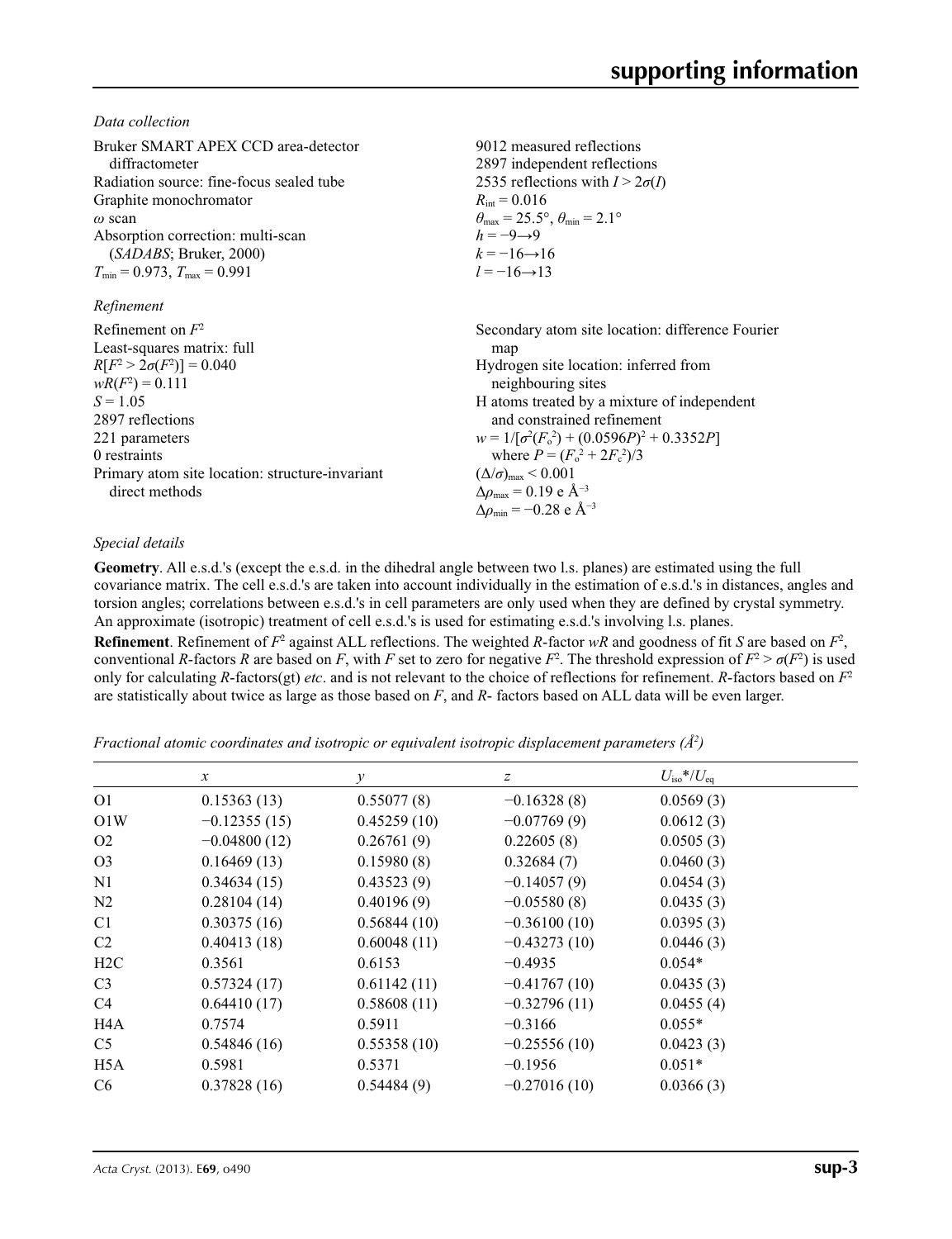| C <sub>7</sub>    | 0.28131(16) | 0.51150(10) | $-0.18789(10)$ | 0.0397(3)    |
|-------------------|-------------|-------------|----------------|--------------|
| C8                | 0.35766(18) | 0.33077(11) | $-0.01702(11)$ | 0.0464(4)    |
| H <sub>8</sub> A  | 0.4495      | 0.3069      | $-0.0465$      | $0.056*$     |
| C9                | 0.30656(17) | 0.28538(10) | 0.07190(10)    | 0.0421(3)    |
| C10               | 0.41516(19) | 0.22570(11) | 0.12370(12)    | 0.0514(4)    |
| H10A              | 0.5192      | 0.2145      | 0.1011         | $0.062*$     |
| C11               | 0.37047(19) | 0.18256(11) | 0.20869(12)    | 0.0499(4)    |
| H11A              | 0.4448      | 0.1431      | 0.2432         | $0.060*$     |
| C12               | 0.21552(16) | 0.19792(9)  | 0.24262(10)    | 0.0390(3)    |
| C13               | 0.10379(16) | 0.25680(10) | 0.18973(10)    | 0.0376(3)    |
| C14               | 0.14912(16) | 0.29972(10) | 0.10553(10)    | 0.0392(3)    |
| H14A              | 0.0745      | 0.3387      | 0.0705         | $0.047*$     |
| C15               | 0.12199(18) | 0.55713(14) | $-0.38483(12)$ | 0.0571(4)    |
| H15A              | 0.1029      | 0.5506      | $-0.4538$      | $0.086*$     |
| H15B              | 0.0648      | 0.6128      | $-0.3628$      | $0.086*$     |
| H <sub>15</sub> C | 0.0825      | 0.5008      | $-0.3531$      | $0.086*$     |
| C16               | 0.6765(2)   | 0.65068(14) | $-0.49624(13)$ | 0.0615(5)    |
| H16A              | 0.6324      | 0.6293      | $-0.5584$      | $0.092*$     |
| H16B              | 0.7875      | 0.6280      | $-0.4863$      | $0.092*$     |
| H16C              | 0.6755      | 0.7197      | $-0.4941$      | $0.092*$     |
| H2A               | $-0.099(3)$ | 0.3180(16)  | 0.1996(15)     | $0.077(6)$ * |
| H1A               | 0.436(2)    | 0.4053(13)  | $-0.1634(13)$  | $0.061(5)$ * |
| H1W1              | $-0.165(3)$ | 0.4883(17)  | $-0.0335(16)$  | $0.080(7)$ * |
| H3A               | 0.239(2)    | 0.1248(15)  | 0.3533(15)     | $0.071(6)$ * |
| H2W1              | $-0.029(3)$ | 0.4798(17)  | $-0.1022(16)$  | $0.091(7)$ * |
|                   |             |             |                |              |

*Atomic displacement parameters (Å2 )*

|                 | $U^{11}$  | $U^{22}$  | $U^{33}$  | $U^{12}$     | $U^{13}$  | $U^{23}$     |
|-----------------|-----------|-----------|-----------|--------------|-----------|--------------|
| O <sub>1</sub>  | 0.0495(6) | 0.0633(7) | 0.0601(7) | 0.0209(5)    | 0.0261(5) | 0.0182(5)    |
| O1W             | 0.0486(6) | 0.0766(9) | 0.0595(7) | $-0.0124(6)$ | 0.0122(5) | $-0.0274(6)$ |
| O <sub>2</sub>  | 0.0399(5) | 0.0578(7) | 0.0557(7) | 0.0085(5)    | 0.0200(5) | 0.0140(5)    |
| O <sub>3</sub>  | 0.0453(6) | 0.0499(6) | 0.0442(6) | 0.0056(5)    | 0.0153(5) | 0.0141(5)    |
| N1              | 0.0462(6) | 0.0506(7) | 0.0414(7) | 0.0134(6)    | 0.0227(5) | 0.0112(5)    |
| N2              | 0.0453(6) | 0.0477(7) | 0.0393(6) | 0.0066(5)    | 0.0194(5) | 0.0077(5)    |
| C <sub>1</sub>  | 0.0360(7) | 0.0429(7) | 0.0400(7) | 0.0004(5)    | 0.0051(6) | 0.0011(6)    |
| C <sub>2</sub>  | 0.0478(8) | 0.0505(8) | 0.0358(7) | 0.0008(6)    | 0.0041(6) | 0.0062(6)    |
| C <sub>3</sub>  | 0.0437(7) | 0.0430(8) | 0.0448(8) | $-0.0010(6)$ | 0.0136(6) | 0.0037(6)    |
| C4              | 0.0335(7) | 0.0506(8) | 0.0530(9) | $-0.0033(6)$ | 0.0068(6) | 0.0038(7)    |
| C <sub>5</sub>  | 0.0383(7) | 0.0488(8) | 0.0396(7) | 0.0023(6)    | 0.0014(6) | 0.0048(6)    |
| C <sub>6</sub>  | 0.0360(7) | 0.0379(7) | 0.0367(7) | 0.0023(5)    | 0.0085(5) | 0.0023(5)    |
| C7              | 0.0378(7) | 0.0434(7) | 0.0387(7) | 0.0050(6)    | 0.0105(6) | 0.0030(6)    |
| C8              | 0.0484(8) | 0.0466(8) | 0.0463(8) | 0.0108(7)    | 0.0218(6) | 0.0064(7)    |
| C9              | 0.0468(8) | 0.0393(7) | 0.0418(7) | 0.0055(6)    | 0.0176(6) | 0.0046(6)    |
| C10             | 0.0468(8) | 0.0526(9) | 0.0572(9) | 0.0149(7)    | 0.0263(7) | 0.0122(7)    |
| C <sub>11</sub> | 0.0469(8) | 0.0496(9) | 0.0547(9) | 0.0156(7)    | 0.0171(7) | 0.0154(7)    |
| C12             | 0.0441(7) | 0.0352(7) | 0.0388(7) | 0.0008(6)    | 0.0145(6) | 0.0039(5)    |
| C13             | 0.0370(7) | 0.0365(7) | 0.0405(7) | 0.0007(5)    | 0.0128(5) | $-0.0002(5)$ |
|                 |           |           |           |              |           |              |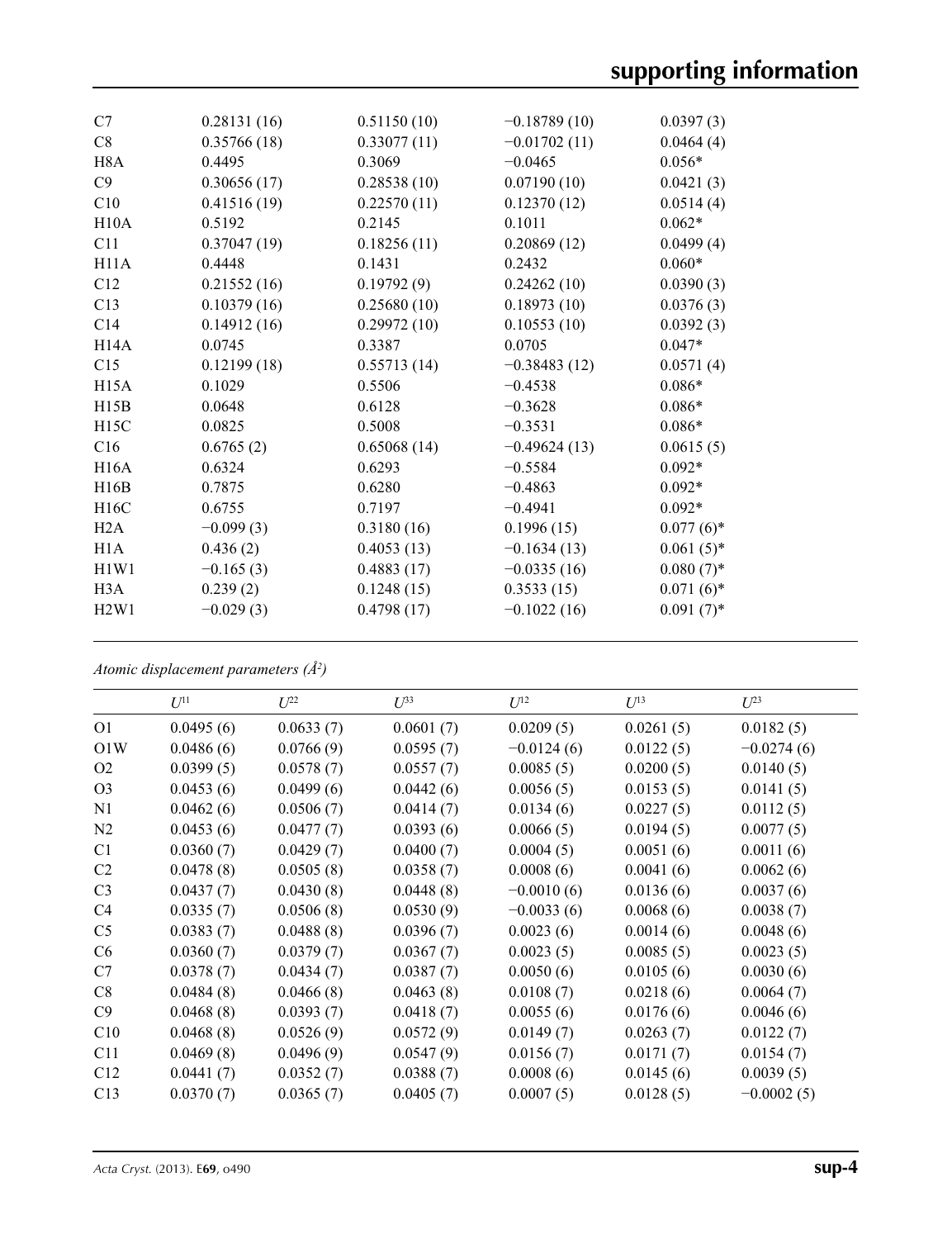# **supporting information**

| C <sub>14</sub> | 0.0420(7) | 0.0361(7)  | 0.0401(7)  | 0.0036(6)    | 0.0082(6)    | 0.0034(6) |
|-----------------|-----------|------------|------------|--------------|--------------|-----------|
| C15             | 0.0401(8) | 0.0788(12) | 0.0521(9)  | $-0.0036(7)$ | $-0.0010(7)$ | 0.0037(8) |
| C16             | 0.0567(9) | 0.0699(11) | 0.0598(10) | $-0.0030(8)$ | 0.0225(8)    | 0.0146(9) |

| Geometric parameters $(\AA, \theta)$ |  |  |  |
|--------------------------------------|--|--|--|
|--------------------------------------|--|--|--|

| $O1-C7$          | 1.2364(16) | $C5-C6$               | 1.3945(19)  |
|------------------|------------|-----------------------|-------------|
| $O1W - H1W1$     | 0.87(2)    | $C5 - H5A$            | 0.9300      |
| $O1W - H2W1$     | 0.94(2)    | $C6-C7$               | 1.4884(18)  |
| $O2 - C13$       | 1.3645(15) | $C8-C9$               | 1.4581(19)  |
| $O2-H2A$         | 0.88(2)    | $C8 - H8A$            | 0.9300      |
| $O3 - C12$       | 1.3599(16) | $C9 - C10$            | 1.384(2)    |
| $O3 - H3A$       | 0.85(2)    | $C9 - C14$            | 1.3988(19)  |
| $N1 - C7$        | 1.3398(18) | $C10 - C11$           | 1.382(2)    |
| $N1 - N2$        | 1.3877(15) | $C10 - H10A$          | 0.9300      |
| $N1 - H1A$       | 0.913(19)  | $C11 - C12$           | 1.3835(19)  |
| $N2-C8$          | 1.2729(19) | $C11 - H11A$          | 0.9300      |
| $C1-C2$          | 1.3878(19) | $C12 - C13$           | 1.4004(19)  |
| $C1-C6$          | 1.4026(19) | $C13 - C14$           | 1.3725(19)  |
| $C1 - C15$       | 1.5069(19) | $C14 - H14A$          | 0.9300      |
| $C2-C3$          | 1.390(2)   | $C15 - H15A$          | 0.9600      |
| $C2 - H2C$       | 0.9300     | $C15 - H15B$          | 0.9600      |
| $C3-C4$          | 1.384(2)   | $C15 - H15C$          | 0.9600      |
| $C3 - C16$       | 1.507(2)   | $C16 - H16A$          | 0.9600      |
| $C4 - C5$        | 1.373(2)   | $C16 - H16B$          | 0.9600      |
| $C4 - H4A$       | 0.9300     | C16-H16C              | 0.9600      |
| H1W1-O1W-H2W1    | 112(2)     | $C10-C9-C14$          | 119.07(13)  |
| $C13 - 02 - H2A$ | 110.5(13)  | $C10-C9-C8$           | 119.44(12)  |
| $C12 - O3 - H3A$ | 110.4(13)  | $C14-C9-C8$           | 121.48(13)  |
| $C7 - N1 - N2$   | 121.02(11) | $C11 - C10 - C9$      | 120.62(13)  |
| $C7 - N1 - H1A$  | 119.8(11)  | $C11 - C10 - H10A$    | 119.7       |
| $N2 - N1 - H1A$  | 119.2(11)  | C9-C10-H10A           | 119.7       |
| $C8 - N2 - N1$   | 114.37(11) | $C10-C11-C12$         | 120.24(14)  |
| $C2-C1-C6$       | 117.91(12) | $C10-C11-H11A$        | 119.9       |
| $C2-C1-C15$      | 119.00(13) | $C12 - C11 - H11A$    | 119.9       |
| $C6-C1-C15$      | 123.05(12) | $O3 - C12 - C11$      | 123.41(13)  |
| $C1-C2-C3$       | 122.88(13) | $O3 - C12 - C13$      | 117.06(11)  |
| $C1-C2-H2C$      | 118.6      | $C11 - C12 - C13$     | 119.52(12)  |
| $C3-C2-H2C$      | 118.6      | $O2 - C13 - C14$      | 123.35(12)  |
| $C4-C3-C2$       | 118.05(13) | $O2 - C13 - C12$      | 116.69(12)  |
| $C4 - C3 - C16$  | 120.85(13) | $C14 - C13 - C12$     | 119.96 (12) |
| $C2-C3-C16$      | 121.10(13) | $C13 - C14 - C9$      | 120.57(13)  |
| $C5-C4-C3$       | 120.53(13) | $C13-C14-H14A$        | 119.7       |
| $C5-C4-H4A$      | 119.7      | C9-C14-H14A           | 119.7       |
| $C3-C4-H4A$      | 119.7      | $Cl$ - $Cl$ 5-H15A    | 109.5       |
| $C4-C5-C6$       | 121.27(13) | $Cl$ - $Cl$ 5- $H15B$ | 109.5       |
| $C4-C5-H5A$      | 119.4      | H15A-C15-H15B         | 109.5       |